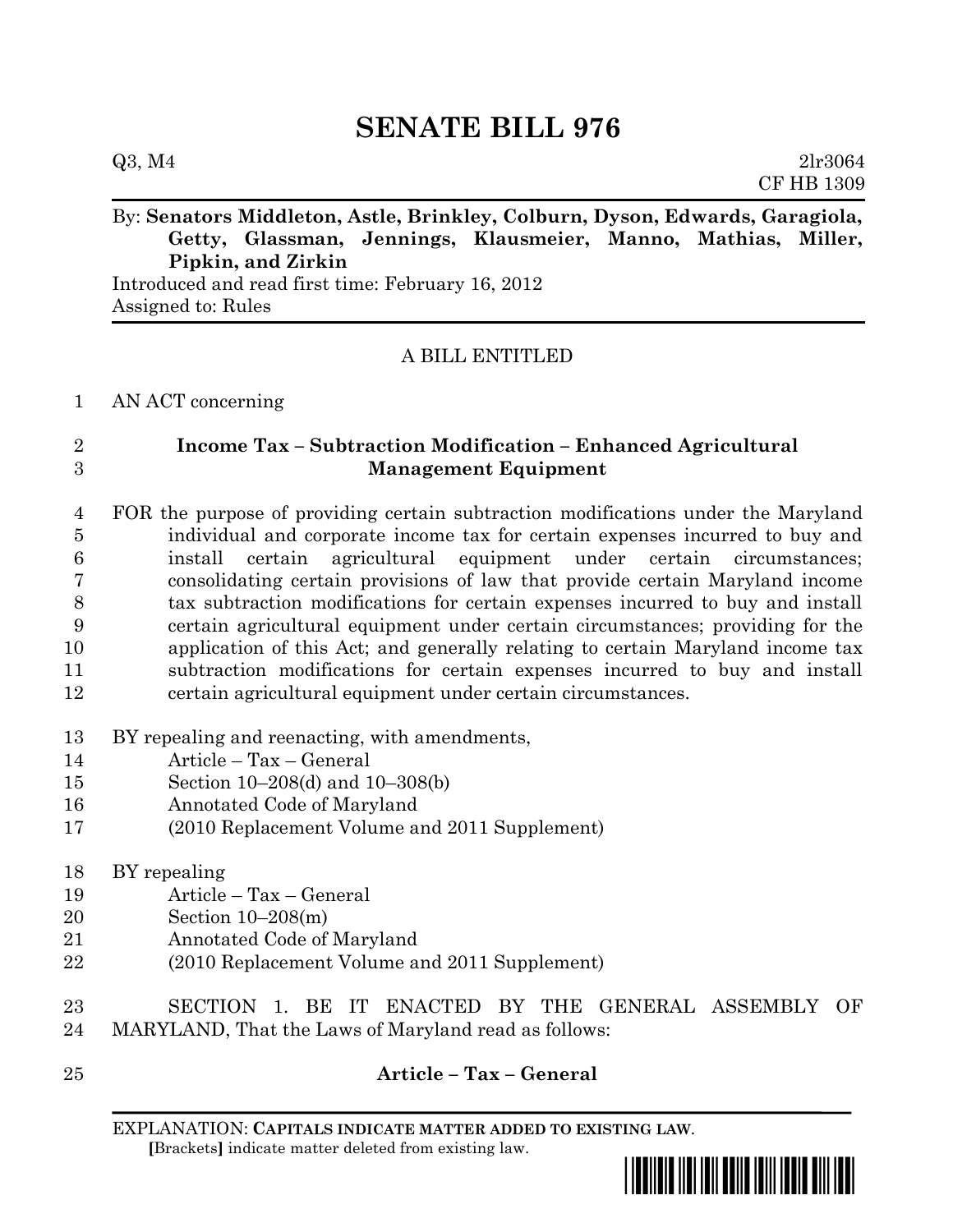**SENATE BILL 976**

| $\mathbf{1}$                     | $10 - 208.$                                                                                                                                                                                                                                                                                                                                                   |
|----------------------------------|---------------------------------------------------------------------------------------------------------------------------------------------------------------------------------------------------------------------------------------------------------------------------------------------------------------------------------------------------------------|
| $\overline{2}$                   | (d)<br>In this subsection [, "conservation tillage equipment"]:<br>(1)                                                                                                                                                                                                                                                                                        |
| 3<br>$\overline{4}$              | "ENHANCED<br><b>AGRICULTURAL</b><br>(i)<br><b>MANAGEMENT</b><br>EQUIPMENT" means:                                                                                                                                                                                                                                                                             |
| $\overline{5}$                   | 1.<br>a planter or drill that:                                                                                                                                                                                                                                                                                                                                |
| 6                                | is commonly known as a "no-till" planter or drill; and<br>A.                                                                                                                                                                                                                                                                                                  |
| 7<br>8                           | <b>B.</b><br>is designed to minimize the disturbance of the soil in<br>planting crops;                                                                                                                                                                                                                                                                        |
| 9<br>10                          | liquid manure soil injection equipment that is<br>2.<br>designed to inject manure into the soil to reduce nutrient runoff; [or]                                                                                                                                                                                                                               |
| 11<br>12                         | 3.<br>a deep no-till ripper that does not invert the soil<br>profile and is used to address compaction in high residue cropping systems;                                                                                                                                                                                                                      |
| 13<br>14<br>15<br>16<br>17<br>18 | POULTRY OR LIVESTOCK MANURE SPREADING<br>4.<br>EQUIPMENT USED BY A FARM OWNER<br>OR TENANT<br><b>ON FARMLAND</b><br>IN<br>ACCORDANCE WITH A NUTRIENT MANAGEMENT PLAN PREPARED BY AN<br>INDIVIDUAL LICENSED BY THE SECRETARY OF AGRICULTURE IN ACCORDANCE<br>WITH TITLE 8, SUBTITLE 8 OF THE AGRICULTURE ARTICLE IF THE MANURE<br>SPREADING EQUIPMENT IS USED: |
| 19<br>20<br>21                   | А.<br><b>ТО</b><br><b>SPREAD</b><br>POULTRY MANURE AND<br><b>BEDDING</b><br><b>POULTRY</b><br>A CAPABILITY<br><b>FROM</b><br><b>NORMAL</b><br>PRODUCTION WITH<br><b>BEING</b><br>OF<br>CALIBRATED TO 1.0 TON PER ACRE; OR                                                                                                                                     |
| 22                               | <b>B.</b><br>TO APPLY SOLID OR LIQUID LIVESTOCK WASTE;                                                                                                                                                                                                                                                                                                        |
| 23<br>24                         | <b>VERTICAL</b><br>TILLAGE<br>EQUIPMENT USED<br><b>TO</b><br>5.<br>INCORPORATE LIVESTOCK MANURE OR POULTRY LITTER INTO THE SOIL;                                                                                                                                                                                                                              |
| 25<br>26                         | 6.<br>A GLOBAL POSITIONING SYSTEM DEVICE USED<br>FOR MANAGEMENT OF AGRICULTURAL NUTRIENT APPLICATIONS; AND                                                                                                                                                                                                                                                    |
| 27<br>28<br>29<br>30<br>31       | 7.<br>AN<br><b>INTEGRATED</b><br><b>OPTICAL</b><br><b>AND</b><br><b>SENSING</b><br>NUTRIENT APPLICATION SYSTEM THAT MEASURES CROP STATUS AND APPLIES<br>THE CROP'S NITROGEN REQUIREMENTS AT VARIABLE RATES BASED ON<br>PREDICTED IN-SEASON YIELD POTENTIAL FOR THE CROP AND THE PREDICTED<br>RESPONSIVENESS OF THE CROP TO ADDITIONAL NITROGEN; and           |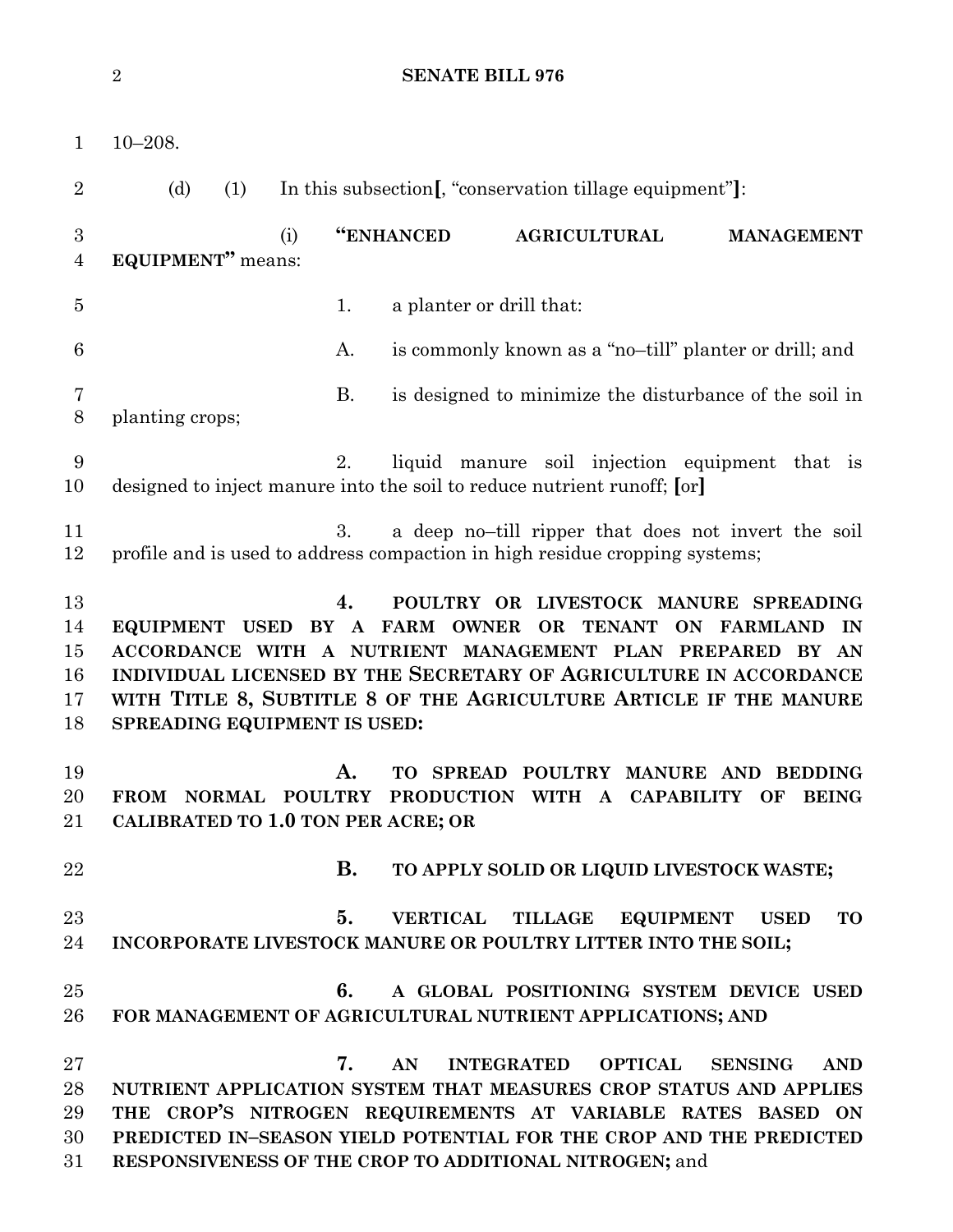| $\mathbf{1}$<br>$\overline{2}$<br>3        | "ENHANCED<br>(ii)<br><b>AGRICULTURAL</b><br><b>MANAGEMENT</b><br><b>EQUIPMENT</b> " includes [a planter or drill or liquid manure soil injection] equipment<br>that attaches to or is pulled by equipment LISTED IN ITEM (I) OF THIS PARAGRAPH.                                  |
|--------------------------------------------|----------------------------------------------------------------------------------------------------------------------------------------------------------------------------------------------------------------------------------------------------------------------------------|
| $\overline{4}$<br>$\overline{5}$<br>6<br>7 | [The] EXCEPT AS PROVIDED IN PARAGRAPH (3) OF THIS<br>(2)<br>SUBSECTION, THE subtraction under subsection (a) of this section includes 100% of<br>the expenses that a taxpayer incurs to buy and install [conservation tillage]<br>ENHANCED AGRICULTURAL MANAGEMENT equipment if: |
| 8                                          | the equipment has a useful life of at least 4 years;<br>(i)                                                                                                                                                                                                                      |
| 9                                          | the taxpayer:<br>(ii)                                                                                                                                                                                                                                                            |
| 10                                         | bought the equipment:<br>1.                                                                                                                                                                                                                                                      |
| 11<br>12                                   | after December 31, 1985, if the equipment is a planter<br>A.<br>or drill;                                                                                                                                                                                                        |
| 13<br>14                                   | after December 31, 1989, if the equipment is liquid<br><b>B.</b><br>manure soil injection equipment; [or]                                                                                                                                                                        |
| 15<br>16                                   | $\mathbf{C}$ .<br>AFTER DECEMBER 31, 1997, IF THE EQUIPMENT<br>IS POULTRY OR LIVESTOCK MANURE SPREADING EQUIPMENT;                                                                                                                                                               |
| 17<br>18                                   | <b>[C.] D.</b> after December 31, 2001, if the equipment is a<br>deep no-till ripper that does not invert the soil profile; OR                                                                                                                                                   |
| 19<br>20<br>21<br>22                       | Е.<br>AFTER DECEMBER 31, 2011, IF THE EQUIPMENT<br>IS A GLOBAL POSITIONING SYSTEM DEVICE USED FOR MANAGEMENT OF<br>AGRICULTURAL NUTRIENT APPLICATIONS OR AN INTEGRATED OPTICAL<br>SENSING AND NUTRIENT APPLICATION SYSTEM;                                                       |
| 23<br>24                                   | owns the equipment for at least 3 years after the<br>2.<br>taxable year in which the subtraction is made; and                                                                                                                                                                    |
| 25                                         | 3.<br>uses the equipment in agricultural production; and                                                                                                                                                                                                                         |
| 26                                         | for liquid manure soil injection equipment, the equipment is:<br>(iii)                                                                                                                                                                                                           |
| 27<br>28                                   | used on land upon which farm products, as defined<br>$\mathbf{L}$<br>under § 10–601 of the Agriculture Article, are raised; and                                                                                                                                                  |
| 29                                         | not used to inject sludge into the soil.<br>2.                                                                                                                                                                                                                                   |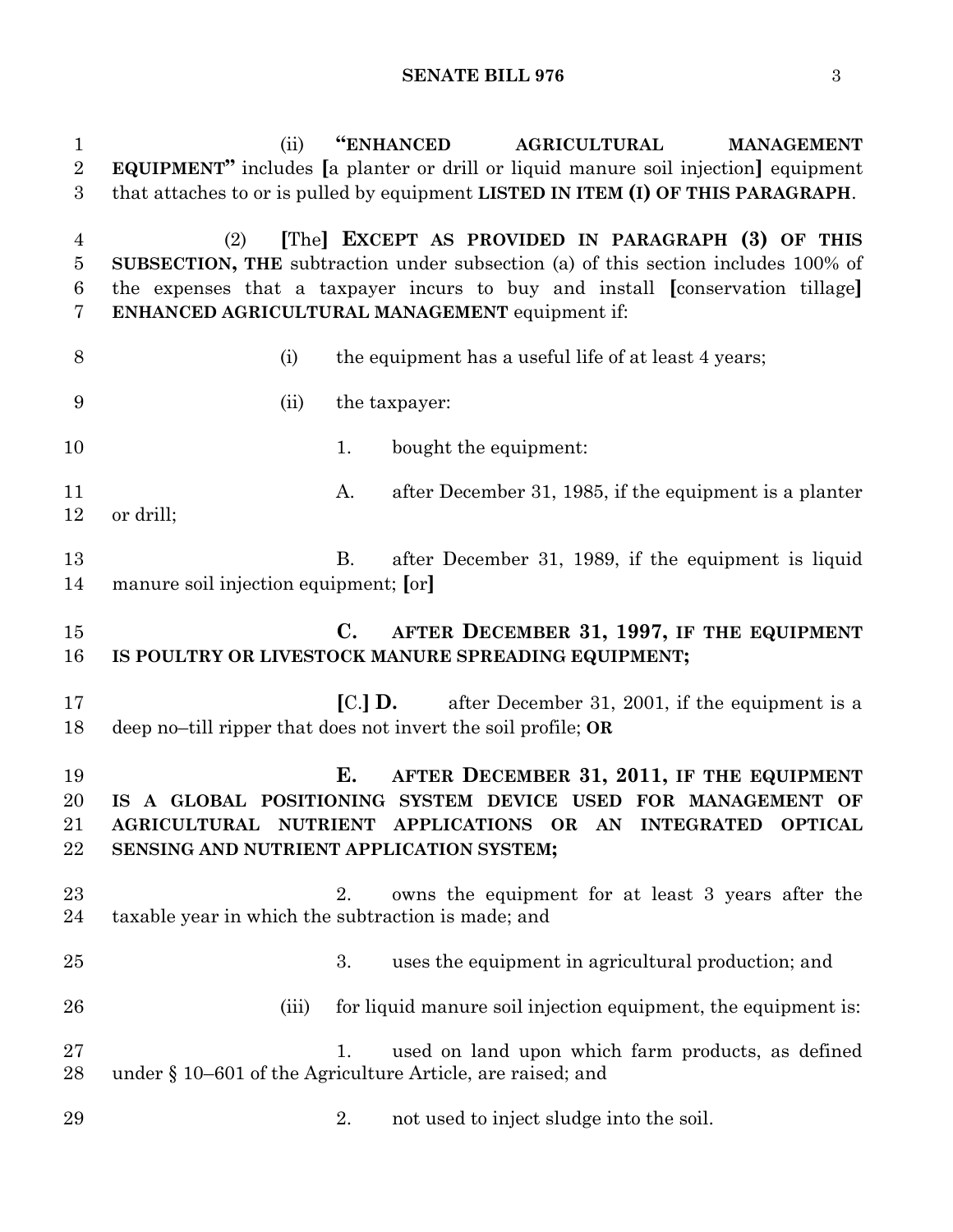#### **SENATE BILL 976**

 **(3) THE SUBTRACTION UNDER SUBSECTION (A) OF THIS SECTION INCLUDES 50% OF THE EXPENSES THAT A TAXPAYER INCURS TO BUY AND INSTALL ENHANCED AGRICULTURAL MANAGEMENT EQUIPMENT THAT IS VERTICAL TILLAGE EQUIPMENT USED TO INCORPORATE LIVESTOCK MANURE OR POULTRY LITTER INTO THE SOIL IF:**

 **(I) THE EQUIPMENT HAS A USEFUL LIFE OF AT LEAST 4 YEARS; AND**

- **(II) THE TAXPAYER:**
- **1. BOUGHT THE EQUIPMENT AFTER DECEMBER 31, 2011;**

 **2. OWNS THE EQUIPMENT FOR AT LEAST 3 YEARS AFTER THE TAXABLE YEAR IN WHICH THE SUBTRACTION IS MADE; AND**

 **3. USES THE EQUIPMENT IN AGRICULTURAL PRODUCTION.**

 **[**(3)**] (4)** To qualify for the subtraction under **[**paragraph (2)**] PARAGRAPHS (2) AND (3)** of this subsection, a taxpayer shall file a statement from the Department of Agriculture certifying compliance with the requirements of this section.

 **[**(4)**] (5)** If the subtraction allowed under **[**paragraph (2)**] PARAGRAPHS (2) AND (3)** of this subsection exceeds the Maryland taxable income that is computed without the modification allowed under this subsection and the subtraction is not used for the taxable year, the excess may be carried over to succeeding taxable years, not to exceed 5, until the full amount of the subtraction is used.

 **[**(m) (1) In this subsection, "poultry or livestock manure spreading equipment" means equipment that is used by a farm owner or tenant on farmland in accordance with a nutrient management plan prepared by an individual licensed by the Secretary of Agriculture in accordance with Title 8, Subtitle 8 of the Agriculture Article if the manure spreading equipment is used:

 (i) to spread poultry manure and bedding from normal poultry production with a capability of being calibrated to 1.0 ton per acre; or

- 
- (ii) to apply solid or liquid livestock waste.